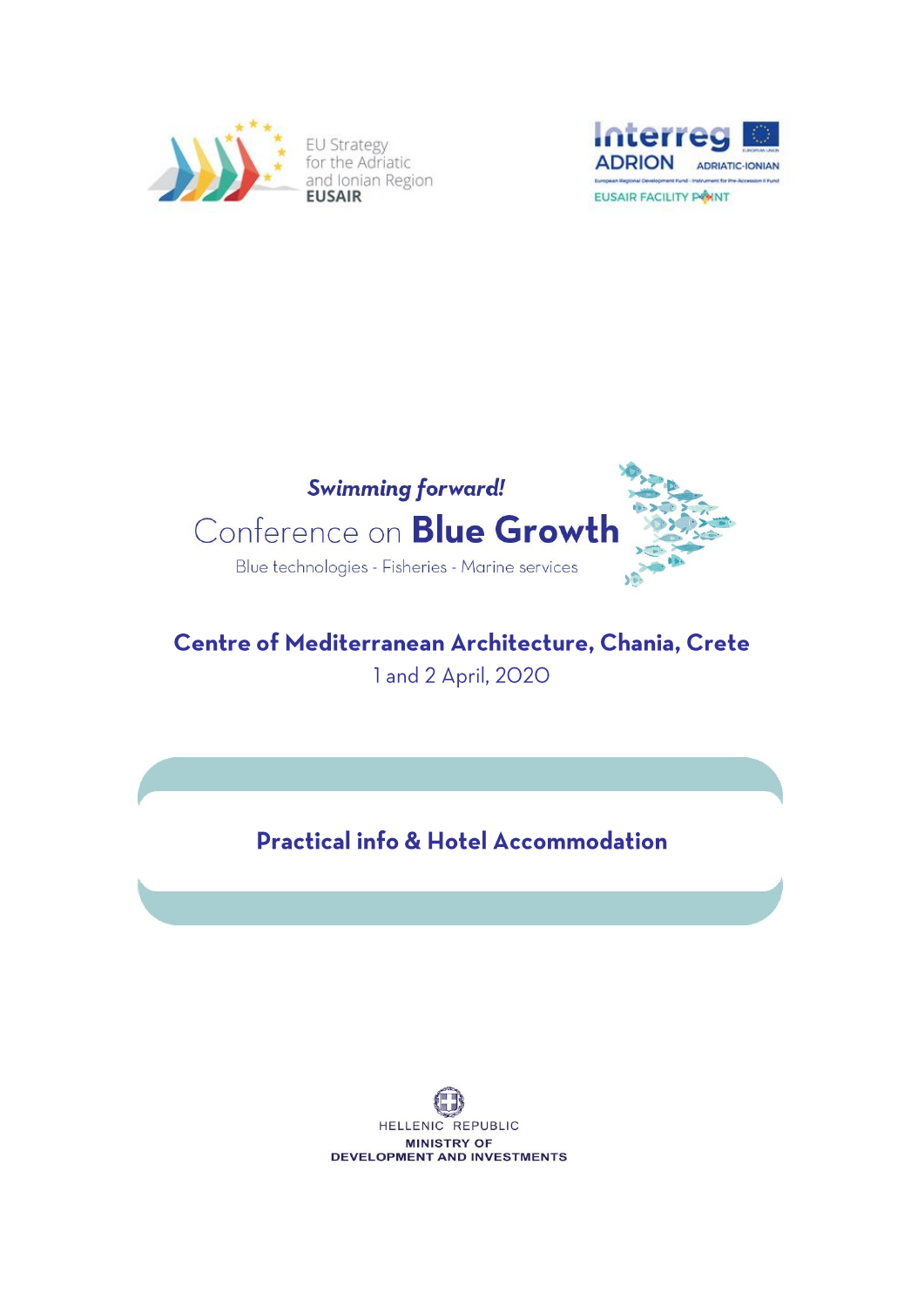

# **Destination**

Chania, the second largest town on Crete (60,000 inhabitants) is the capital of the prefecture of Crete. It is a beautiful town built by the sea and nicely combining old with new traditions that are visible both in its architecture and lifestyle.





During the ancient period (3,000 - 2,800 BC) the old harbour was used by the ancient Minoans, as crossroad of all five continents. Furthermore, this harbour hosted ancient Kydonia to the late 7th century AD, one of the most important cities of ancient Crete, while it was conquered many times during the past by Romans, Byzantines, Venetians, Turks, Hebrews, Egyptians, and Arabs, till the end of the 19th century, when it was liberated. Finally, Chania – as well as the whole Crete - was united with independent Greece in 1913 with the significant help of the great Greek politician Eleftherios Venizelos.

For more information check the [The Chania official City Guide app](https://www.chaniatourism.com/the-official-chania-city-guide-app.html)

#### **Conference venue**

The EUSAIR Conference on Blue Growth will take place at the **Centre of Mediterranean Architecture** (Grand Arsenal), located at the old Venetian harbour of Chania.









Co-funded by Greece and the European Union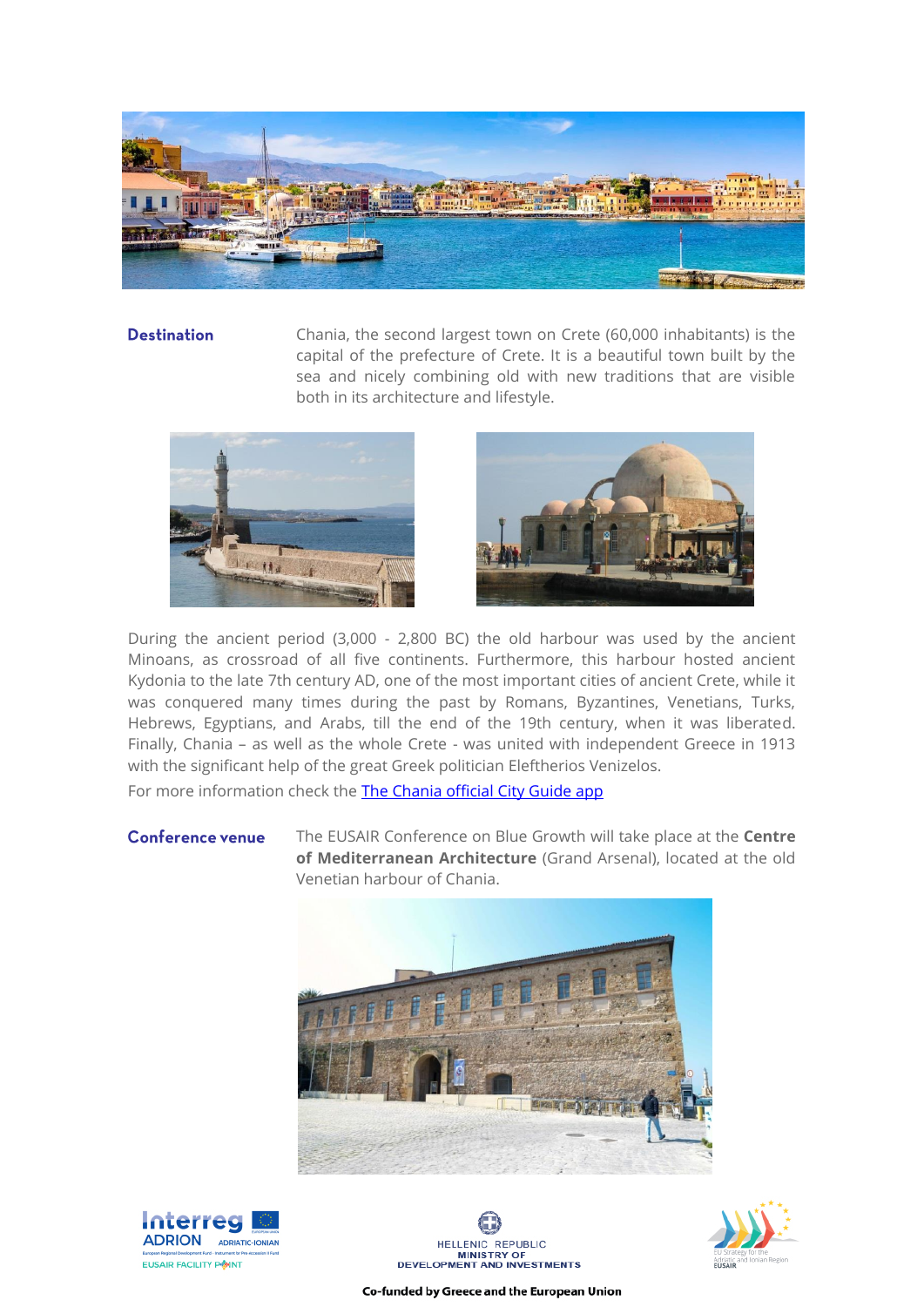The Grand Arsenal is the last of the 17 Neoria in the west. Its construction started in 1585 by the Intendant Alvise Grimani. A new era began for the Grand Arsenal with the addition of the second floor in 1872 during the Turkish period. The building hosted several important public services and authorities.



Nowadays, it has been transformed from a roofless ruin into an impressive building that hosts various events and exhibitions. Since 2002, after its reformation, it hosts the **Centre of Mediterranean Architecture**, organising important cultural events, artistic exhibitions and international events related to architecture.



**Address:** 31, Akti Tombazi str, Katechaki Square, 731 00 Chania, Crete **Tel.:** +30 28210 40201







Co-funded by Greece and the European Union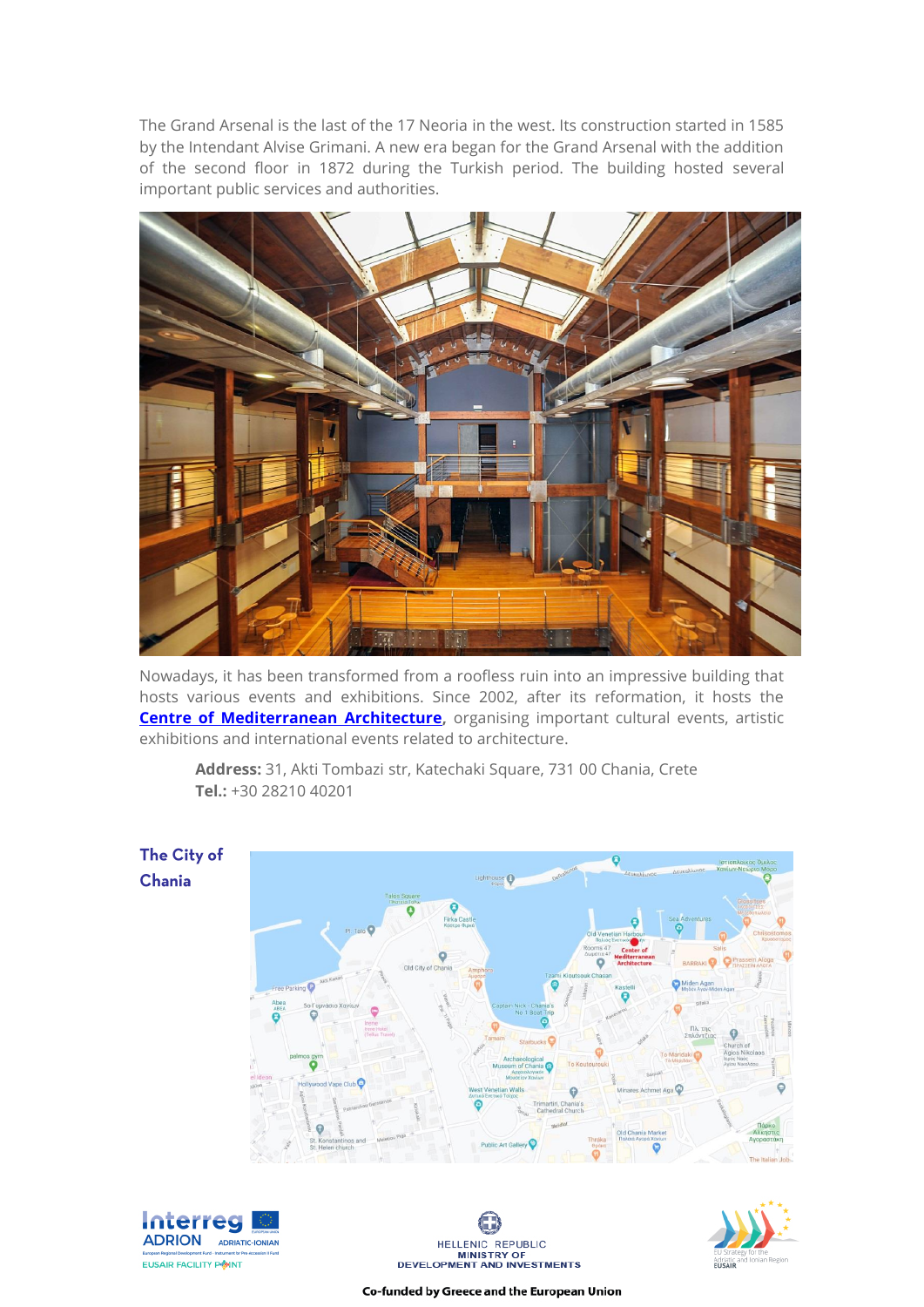# **Transportation** from/to the airport

The easiest and most economical way to get to and from Chania airport is by bus. You'll find the bus stop right outside the terminal building and the trip to central Chania should be about 30 minutes. You can purchase a ticket on the bus and it will cost €2.30.

If you want to take a taxi, there's a taxi stand outside of the airport and a ride to the city centre should cost about €13-16.

One of the best ways to get around Chania is to explore on foot, especially the narrow, winding streets and alleys of the various neighbourhoods of the old town. But buses are also a good option for getting around the city. Cost varies according to where you're going and how far, but expect to pay anywhere from €1.20 to €2.50. Note that it's cheaper to buy your tickets from kiosks and vending machines versus directly on the bus. Buses run from approximately 6am to 11pm.

#### General Language

information

# Local Time

Greece Time is GMT+2 (from late March till late October Greece participates in the Western European summer time scheme: GMT+3).

Greek is the official language of Greece. English is widely spoken.

# Climate and Weather

Greece has a Mediterranean climate with plenty of sunshine, mild temperatures and a limited amount of rainfall. In the coastal regions, including Attica, summer temperatures average around 27°C, and winter temperatures rarely drop below 10°C.

### Opening hours

**Banks** are open 8:00-14:00 Monday to Friday. Some branches are open until late in the afternoon on working days as well as on Saturdays.

Opening hours for **cafés and restaurants** vary. There are many options from early morning till late at night.

**Shops** are normally open on Mondays and Wednesdays 9:00- 15:00, on Tuesdays, Thursdays and Fridays 9:00-14:00 and 17:30- 21:00 and on Saturdays 9:00-15:00 or 17:00. Department stores and shopping centres are open daily 9:00-21:00 and on Saturdays 9:00-20:00. In some tourist areas shops remain open on Sundays and public holidays as well.

### Currency

The currency of Greece is the Euro €.

### Currency Exchange

Foreign currency may be exchanged for Euros at most Greek and foreign banks and at exchange bureaus located in the city centre and at the airport.





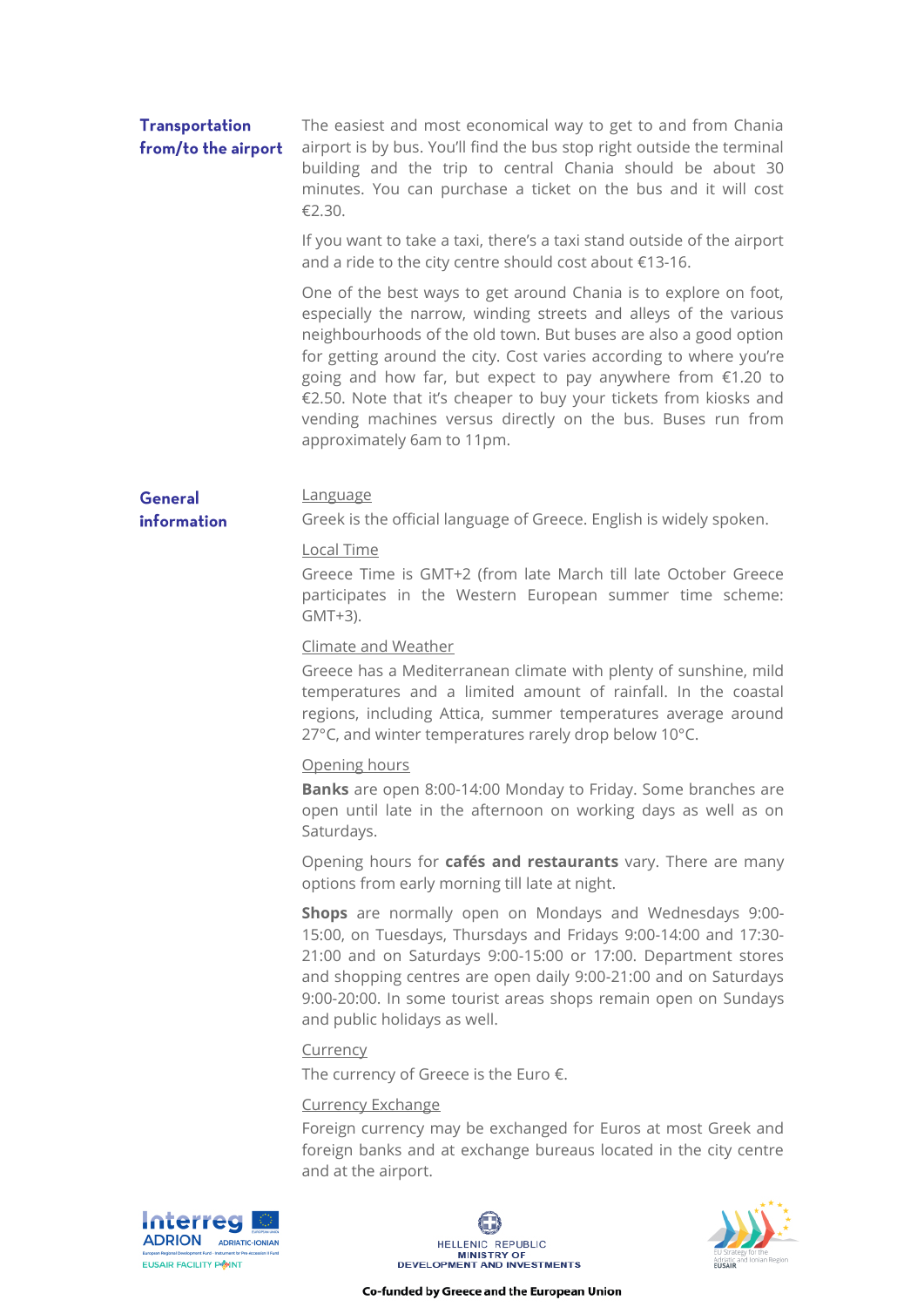# ATMs and Credit Cards

Almost all banks in Greece have automatic teller machines (ATMs). All major credit cards and traveler's checks are accepted almost everywhere.

# Power supply

The power supply in Greece is AC 220V/50Hz. An adaptor may be required for the round two-pin sockets.

# Useful numbers

Dial Code for Greece: (+30)

Emergency: Call 112, the EU-wide emergency number for police, fire and ambulance. Alternatively call:

Police: 100

Ambulance Service: 166

Fire Service: 199

SOS Doctors: 1016







Co-funded by Greece and the European Union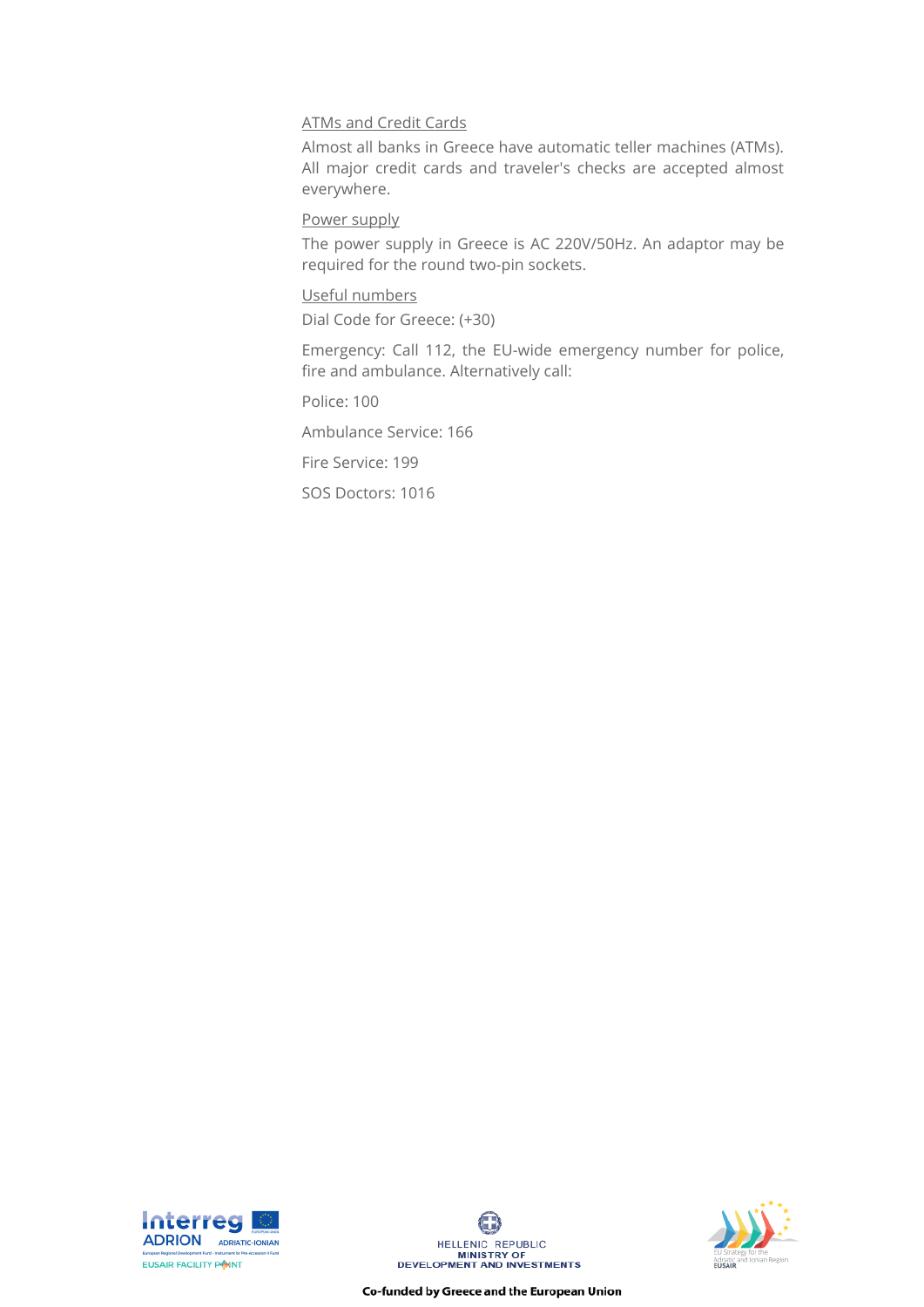





#### **LIST OF SUGGESTED HOTELS**

#### **(Pre-arranged special rates for the EUSAIR Conference on Blue Growth)**

| Hotel                                 | <b>Room Type</b>                                                                                          | Room rate<br>per night                                                                                                        | Wi-Fi | <b>Distance from</b><br>city centre                       | Address, telephone, email & website                                                                                                                                                     | How to book                                                                                |
|---------------------------------------|-----------------------------------------------------------------------------------------------------------|-------------------------------------------------------------------------------------------------------------------------------|-------|-----------------------------------------------------------|-----------------------------------------------------------------------------------------------------------------------------------------------------------------------------------------|--------------------------------------------------------------------------------------------|
| Samaria Hotel<br>****                 | <b>Standard Queen</b><br>- Single<br>- Double<br>Premium King (single)<br>Premium Twin (double)           | 95€<br>115€<br>105€<br>125€                                                                                                   | Free  | At the city<br>centre                                     | 69, Kydonias str, 731 36 Chania<br>tel: +30 28210 38600<br>fax: +30 28210 38610<br>www.samariahotel.gr<br>E-mail: reservations@samariahotel.gr<br>Contact person: Mrs Charalambaki      | Booking deadline: 15/3/2020<br>Through the hotel website with the<br>use of a special code |
| <b>Civitel Akali</b><br>Hotel<br>**** | <b>Standard Single</b><br>Standard Double or Twin<br>Superior Double (single use)<br><b>Superior Twin</b> | 75€<br>95€<br>115€<br>150€<br>Tax 3,00 € per room<br>per night                                                                | Free  | A few minutes<br>from city<br>centre, near<br>old harbour | 55, Kissamou str, 731 31 Chania<br>tel: +30 28210 92872<br>www.akali-hotel.gr<br>e-mail: info@akali-hotel.gr<br>Contact person: Mrs Fotini Xirouchaki                                   | Booking deadline: 6/3/2020                                                                 |
| <b>Ελία Bettolo</b><br>Hotel          | Single<br>Double<br>Triple                                                                                | 60€<br>70€<br>85€<br>Tax 0,50 € per room<br>per night                                                                         | Free  | At the city<br>centre, near<br>venue                      | 1, Bettolo str, 731 00 Chania<br>tel: +30 28215 04684<br>www.eliahotels.com/en/838206/elia-betolo1<br>e-mail: reservations@eliahotels.gr<br><b>Contact person: Mr Manolis Vlachakis</b> | Booking deadline: 6/3/2020                                                                 |
| <b>Kriti Hotel</b><br>***             | <b>Standard Single</b><br><b>Standard Double</b><br><b>Superior Double</b><br>Superior Sea View Double    | 77,60€<br>86,40€<br>95,20€<br>104,80 €<br>Tax 1,50 € per room<br>per night                                                    | Free  | At the city<br>centre                                     | Nikiforou Foka & Cyprus str, 731 00 Chania<br>tel: +30 28210 51881<br>www.kriti-hotel.gr<br>e-mail: info@kriti-hotel.gr<br>Contact person: Mr Giorgos Alifierakis                       | Booking deadline: 9/3/2020<br>For booking confirmation a 25%<br>advance payment is needed  |
| <b>Avra City Hotel</b><br>***         | <b>Standard Single</b><br>Standard 2+1 persons                                                            | 70 € (1/11-31/3) &<br>80 € (1/4-14/6)<br>80 € (1/11-31/3) &<br>$92 \t\epsilon (1/4-14/6)$<br>Tax 1,50 € per room<br>per night | Free  | A few minutes<br>from city<br>centre                      | 23, Tzanakaki str, 731 34 Chania<br>tel: +30 28210 27970<br>fax: +30 28210 27973<br>www.avracityhotel.gr/<br>e-mail: avracityhotel.gr<br>Contact person: Mrs Peraki                     | Booking deadline: 3/3/2020<br>10 rooms available                                           |